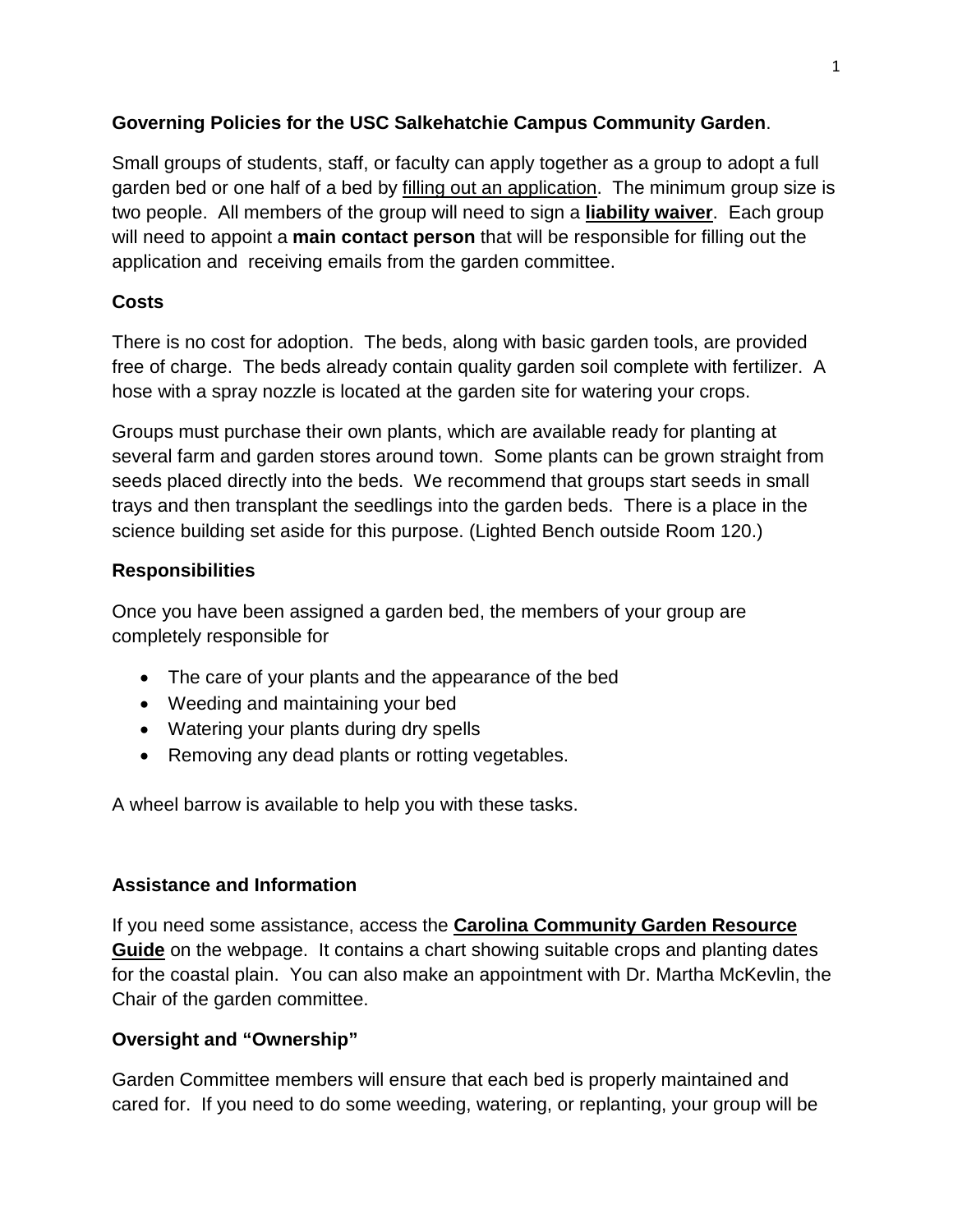contacted by email to inform you. The committee exercises this reminder as a courtesy; it is in no way responsible for reminding you to look after your investment.

If the condition of your bed does not improve after two contact emails,

- Your bed will be reassigned to the next group on the waiting list.
- Both groups will be sent an email documenting the change in garden bed "ownership".
- Once you have been informed that your group's bed has been reassigned, please do not have any further contact with the garden bed including the harvesting of any remaining produce.

We urge all gardeners to maintain their garden beds and avoid this shift in ownership from occurring.

Groups cannot give their beds to another group because there may be some other group on the waiting list. The contact person of a group should officially give up the bed and then the other group would need to fill out the adoption application and be put on the waiting list if there is one. However, your group could always allow new members to join as long as the original contact person remains in charge of the group.

## **Produce**

Each group will decide how the produce from their bed is to be used. It is the group's responsibility to harvest the produce and distribute it accordingly. Hopefully that will include taking it home and sharing it with your family and friends. If a group is adopting a bed as part of a community service project, the group may need to carefully document all hours spent caring for the garden as well as the distribution of the produce to receive community service credit. Please discuss this with your faculty advisor.

# **Duration**

A successful gardening group can maintain a bed for as long as they want provided there is no other group on the waiting list. If there is another group waiting, then each adoption will be limited to one semester. If at any time, a group wants to officially give up an adopted bed, this may be done by contacting Dr. Martha McKevlin via email.

Although currently the campus community garden is governed by a committee made up of faculty and staff, we would like to see enough student interest in the community garden that students would request to form a club that would become responsible for the over-sight and decision making for the campus garden. The club would still have a faculty advisor, Dr. Martha McKevlin, but would be responsible for any changes to policy or to initiate adding additional beds to the garden, including starting a garden on west campus.